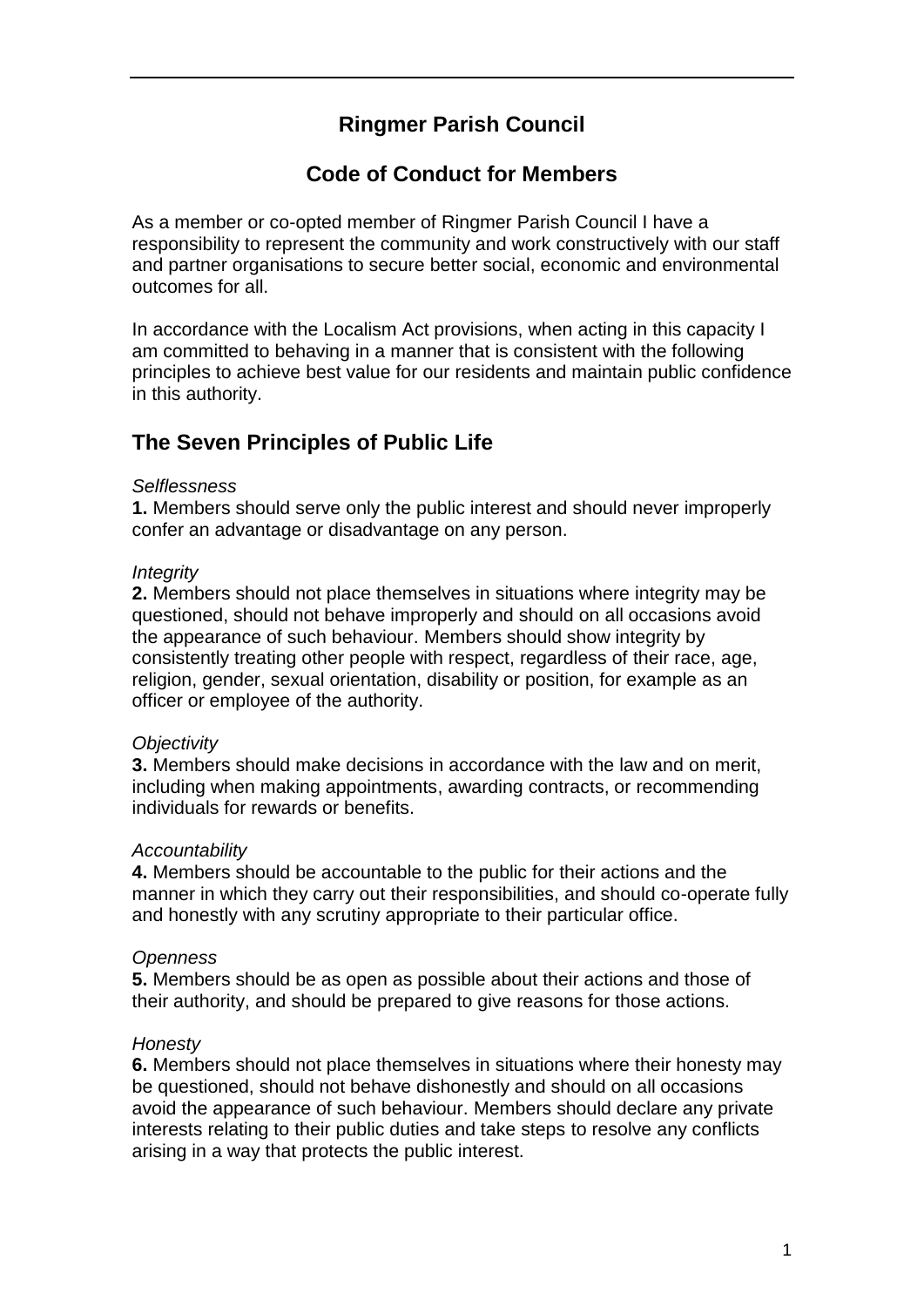#### *Leadership*

**7.** Members should promote and support these principles by leadership, and by example, and should act in a way that secures or preserves public confidence.

On their election or co-option to the Ringmer Parish Council members are required to sign an undertaking to comply with the authority's Code of Conduct.

This Code of Conduct, adopted by the authority on [**insert date**], is set out below. It is made under Chapter 7 of the Localism Act 2011 and includes, as standing orders made under Chapter 7 of that Act and Schedule 12 of the Local Government Act 1972, provisions which require members to leave meetings in appropriate circumstances, while matters in which they have a personal interest are being considered.

## **Part 1 – General provisions**

## **Introduction and interpretation**

**1.** —(1) This Code applies to **you** as a member of the authority, when acting in that capacity.

(2) This Code is based upon seven principles fundamental to public service, which are set out above. You should have regard to these principles as they will help you to comply with the Code.

(3) If you need guidance on any matter under this Code you should seek it from the authority's monitoring officer or your own legal adviser – but it is entirely your responsibility to comply with the provisions of this Code.

(4) It is a criminal offence to fail to notify the authority's monitoring officer of a disclosable pecuniary interest, to take part in discussions or votes at meetings, or to take a decision where you have disclosable pecuniary interest, without reasonable excuse. It is also an offence to knowingly or recklessly to provide false or misleading information to the authority's monitoring officer.

(5) Any written allegation received by the authority that you have failed to comply with this Code will be dealt with by the authority under the arrangements which it has adopted for such purposes. If it is found that you have failed to comply with the Code, the authority has the right to have regard to this failure in deciding -

(a) whether to take action in relation to you and

(b) what action to take.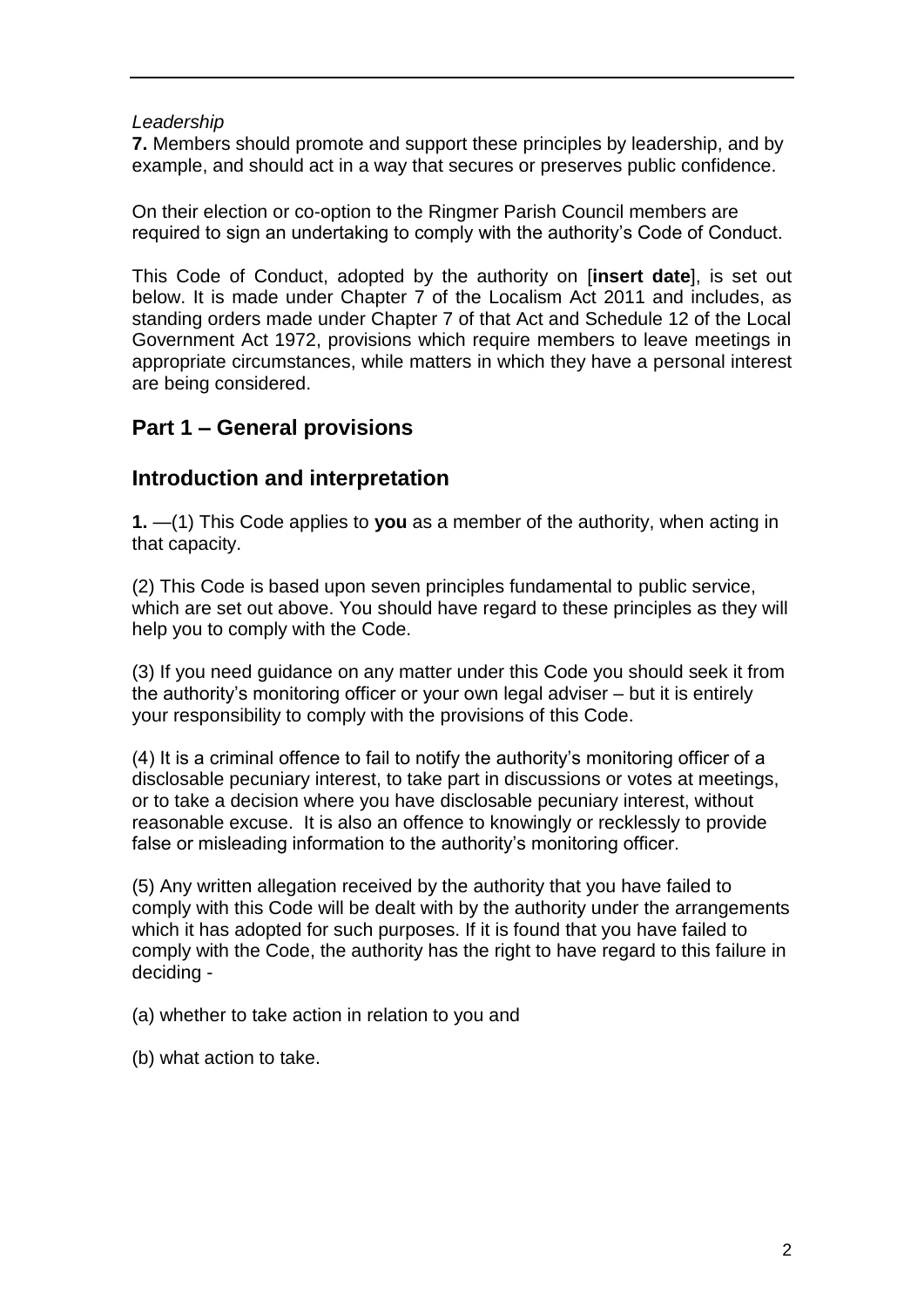(6) In this Code—

"authority" means Ringmer Parish Council

"Code" means this Code of Conduct

"co-opted member" means a person who is not a member of the authority but who-

(a) is a member of any committee or sub-committee of the authority, or

(b) is a member of, and represents the authority on, any joint committee or joint sub-committee of the authority,

and who is entitled to vote on any question that falls to be decided at any meeting of that committee or sub-committee.

"meeting" means any meeting of—

(a) the authority;

(b) the executive of the authority;

(c) any of the authority's or its executive's committees, sub-committees, joint committees, joint sub-committees, or area committees;

"member" includes a co-opted member.

"register of members' interests" means the authority's register of members' pecuniary and other interests established and maintained by the authority's monitoring officer under section 29 of the Localism Act 2011.

## **Scope**

**2.** —(1) Subject to sub-paragraphs (2) and (3), you must comply with this Code whenever you—

(a) conduct the business of your authority (which, in this Code, includes the business of the office to which you are elected or appointed); or

(b) act, claim to act or give the impression you are acting as a representative of your authority,

and references to your official capacity are construed accordingly.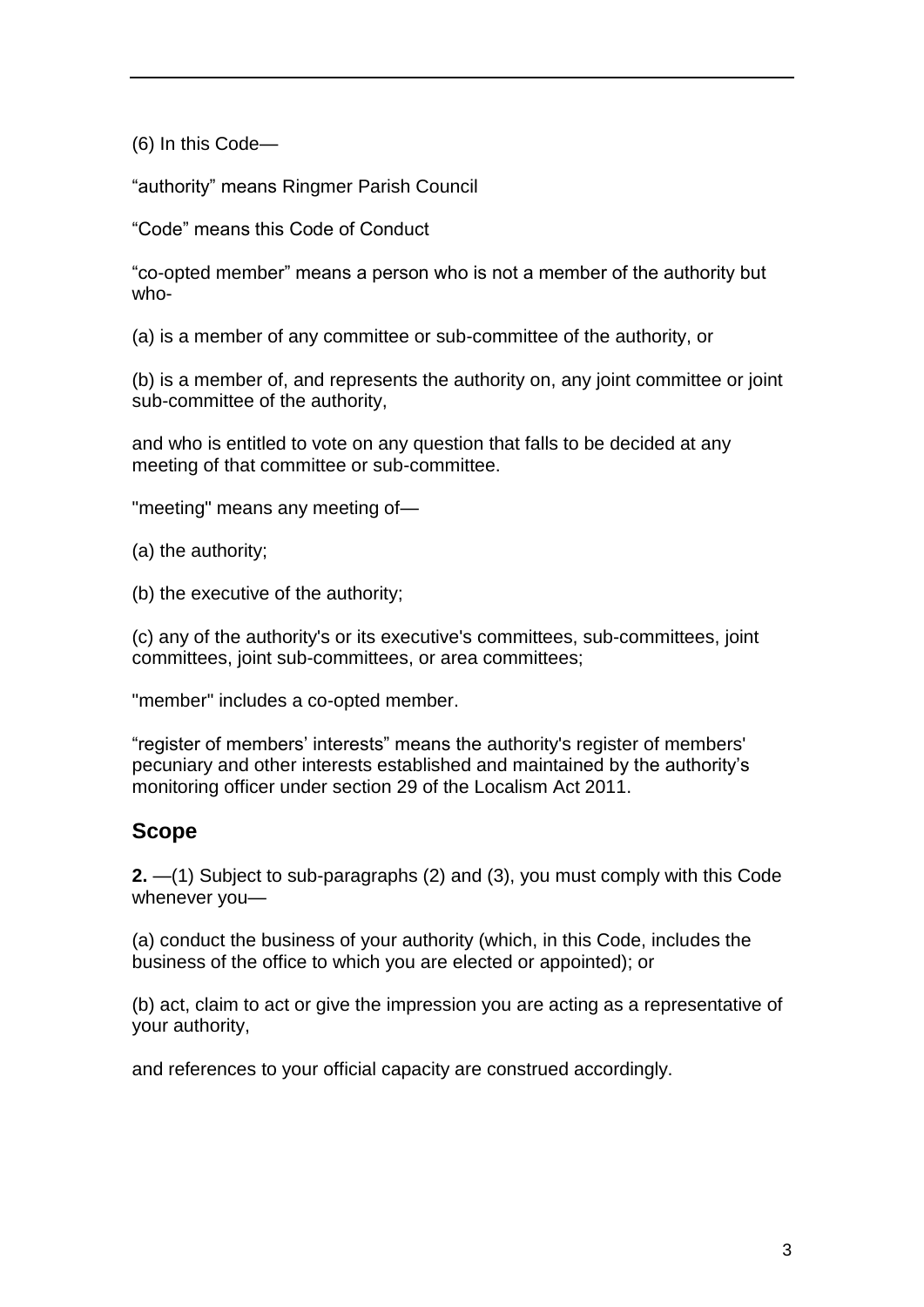(2) This Code does not have effect in relation to your conduct other than where it is in your official capacity.

(3) Where you act as a representative of your authority—

(a) on another relevant authority, you must, when acting for that other authority, comply with that other authority's code of conduct; or

(b) on any other body, you must, when acting for that other body, comply with your authority's code of conduct, except and insofar as it conflicts with any other lawful obligations to which that other body may be subject.

## **General obligations**

**3.** —(1) You must treat others with respect.

(2) You must not—

(a) do anything which may cause your authority to breach any of its the equality duties (in particular as set out in the Equality Act 2010);

(b) bully any person;

(c) intimidate or attempt to intimidate any person who is or is likely to be—

- (i) a complainant,
- (ii) a witness, or
- (iii) involved in the administration of any investigation or proceedings, in relation to an allegation that a member (including yourself) has failed to comply with his or her authority's code of conduct; or

(d) do anything which compromises or is likely to compromise the impartiality of those who work for, or on behalf of, your authority.

**4.** You must not—

(a) disclose information given to you in confidence by anyone, or information acquired by you which you believe, or ought reasonably to be aware, is of a confidential nature, except where—

- (i) you have the consent of a person authorised to give it;
- (ii) you are required by law to do so;
- (iii) the disclosure is made to a third party for the purpose of obtaining professional advice provided that the third party agrees not to disclose the information to any other person; or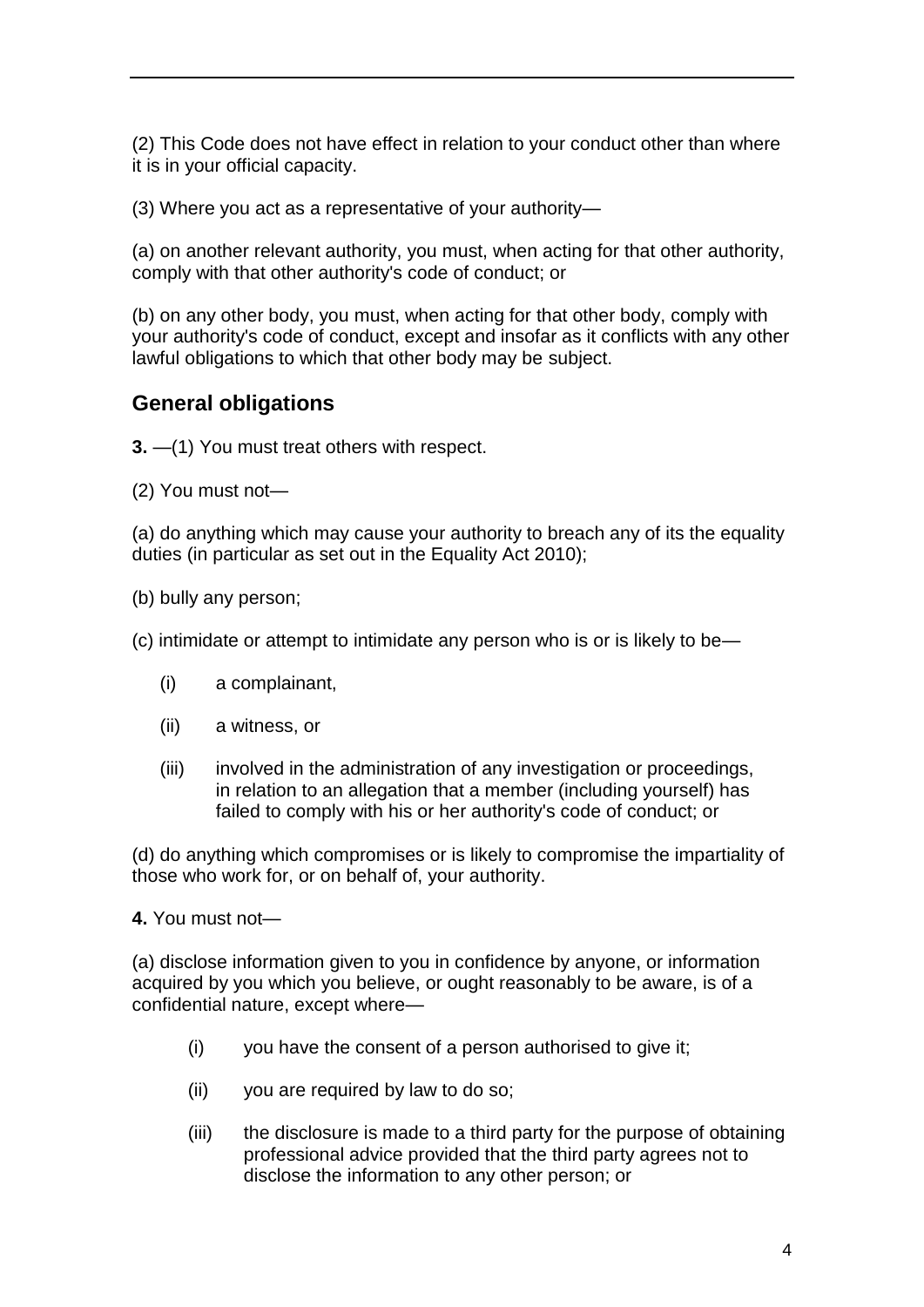(iv) the disclosure is—

(a) reasonable and in the public interest; and

(b) made in good faith and in compliance with the reasonable requirements of the authority;

(b) prevent another person from gaining access to information to which that person is entitled by law.

**5.** You must not conduct yourself in a manner which could reasonably be regarded as bringing your office or authority into disrepute.

**6.** You—

(a) must not use or attempt to use your position as a member improperly to confer on or secure for yourself or any other person, an advantage or disadvantage;

(b) must, when using or authorising the use by others of the resources of your authority—

(i) act in accordance with your authority's reasonable requirements;

(ii) ensure that such resources are not used improperly for political purposes (including party political purposes); and

(c) must have regard to any applicable Local Authority Code of Publicity made under the Local Government Act 1986.

**7.** —(1) When reaching decisions on any matter you must have regard to any relevant advice provided to you by—

- (a) your authority's chief finance officer; or
- (b) your authority's monitoring officer,

where that officer is acting pursuant to his or her statutory duties.

(2) You must give reasons for all decisions in accordance with any statutory requirements and any reasonable additional requirements imposed by your authority.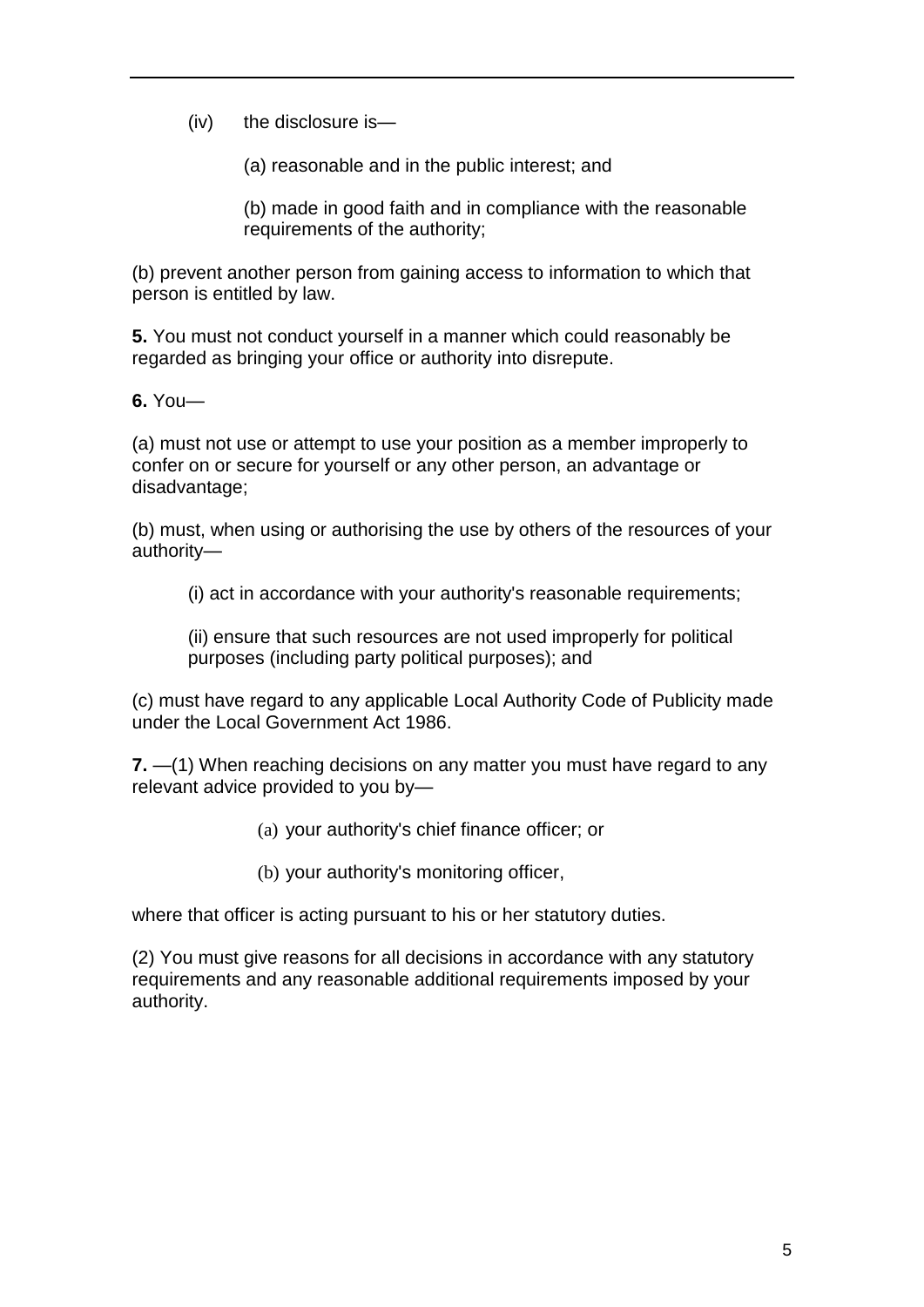# **Part 2 – Interests**

### **Personal interests**

8. – (1) The interests described in paragraphs 8(3) and 8(5) are your personal interests and the interests in paragraph 8(5) are your pecuniary interests which are disclosable pecuniary interests as defined by section 30 of the Localism Act 2011.

(2) If you fail to observe Parts 2 and 3 of the Code in relation to your personal interests-

(a) the authority may deal with the matter as mentioned in paragraph 1(5) and

(b) if the failure relates to a disclosable pecuniary interest, you may also become subject to criminal proceedings as mentioned in paragraph 1(4).

(3) You have a personal interest in any business of your authority where either—

(a) it relates to or is likely to affect—

(i) any body of which you are a member or in a position of general control or management and to which you are appointed or nominated by your authority;

(ii) any body—

- (a) exercising functions of a public nature;
- (b) directed to charitable purposes; or

(c) one of whose principal purposes includes the influence of public opinion or policy (including any political party or trade union),

of which you are a member or in a position of general control or management;

(iii) any employment or business carried on by you;

(iv) any person or body who employs or has appointed you;

(v) any person or body, other than a relevant authority, who has made a payment to you in respect of your election or any expenses incurred by you in carrying out your duties;

(vi) any person or body who has a place of business or land in your authority's area, and in whom you have a beneficial interest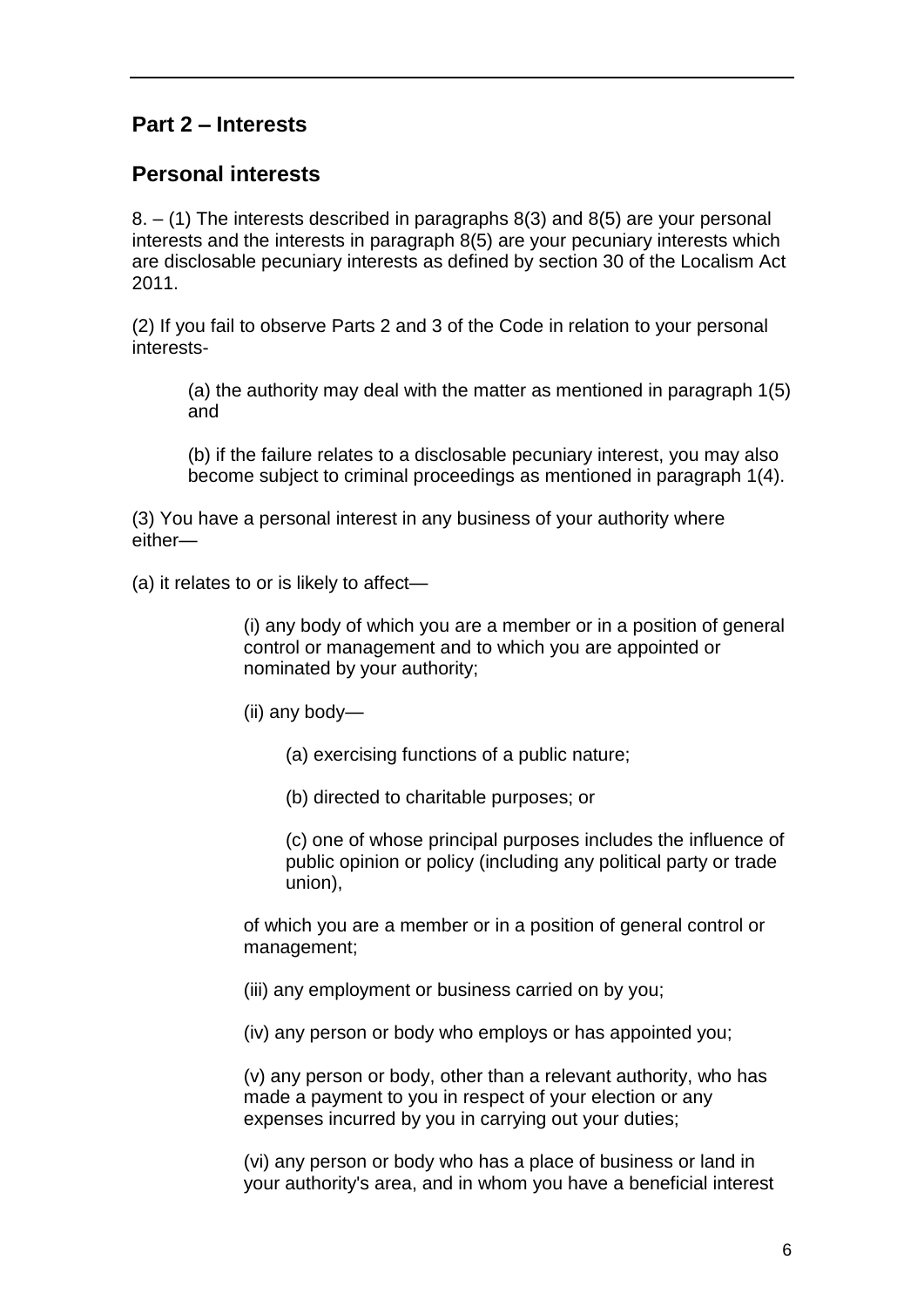in a class of securities of that person or body that exceeds the nominal value of £25,000 or one hundredth of the total issued share capital (whichever is the lower);

(vii) any contract for goods, services or works made between your authority and you or a firm in which you are a partner, a company of which you are a remunerated director, or a person or body of the description specified in paragraph (vi);

(viii) the interests of any person from whom you have received a gift or hospitality with an estimated value of at least £50

(ix) any land in your authority's area in which you have a beneficial interest;

(x) any land where the landlord is your authority and you are, or a firm in which you are a partner, a company of which you are a remunerated director, or a person or body of the description specified in paragraph (vi) is, the tenant;

(xi) any land in the authority's area for which you have a licence (alone or jointly with others) to occupy for 28 days or longer; or

(b) a decision in relation to that business might reasonably be regarded as affecting your well-being or financial position or the well-being or financial position of a relevant person to a greater extent than the majority of (in the case of authorities with electoral divisions or wards) other council tax payers, ratepayers or inhabitants of the electoral division or ward, as the case may be, affected by the decision;

(4) In sub-paragraph (3)(b), a relevant person is—

(a) a member of your family or a close associate; or

(b) any person or body who employs or has appointed such persons, any firm in which they are a partner, or any company of which they are directors;

(c) any person or body in whom such persons have a beneficial interest in a class of securities exceeding the nominal value of £25,000; or

(d) any body of a type described in sub-paragraph (3)(a)(i) or (ii).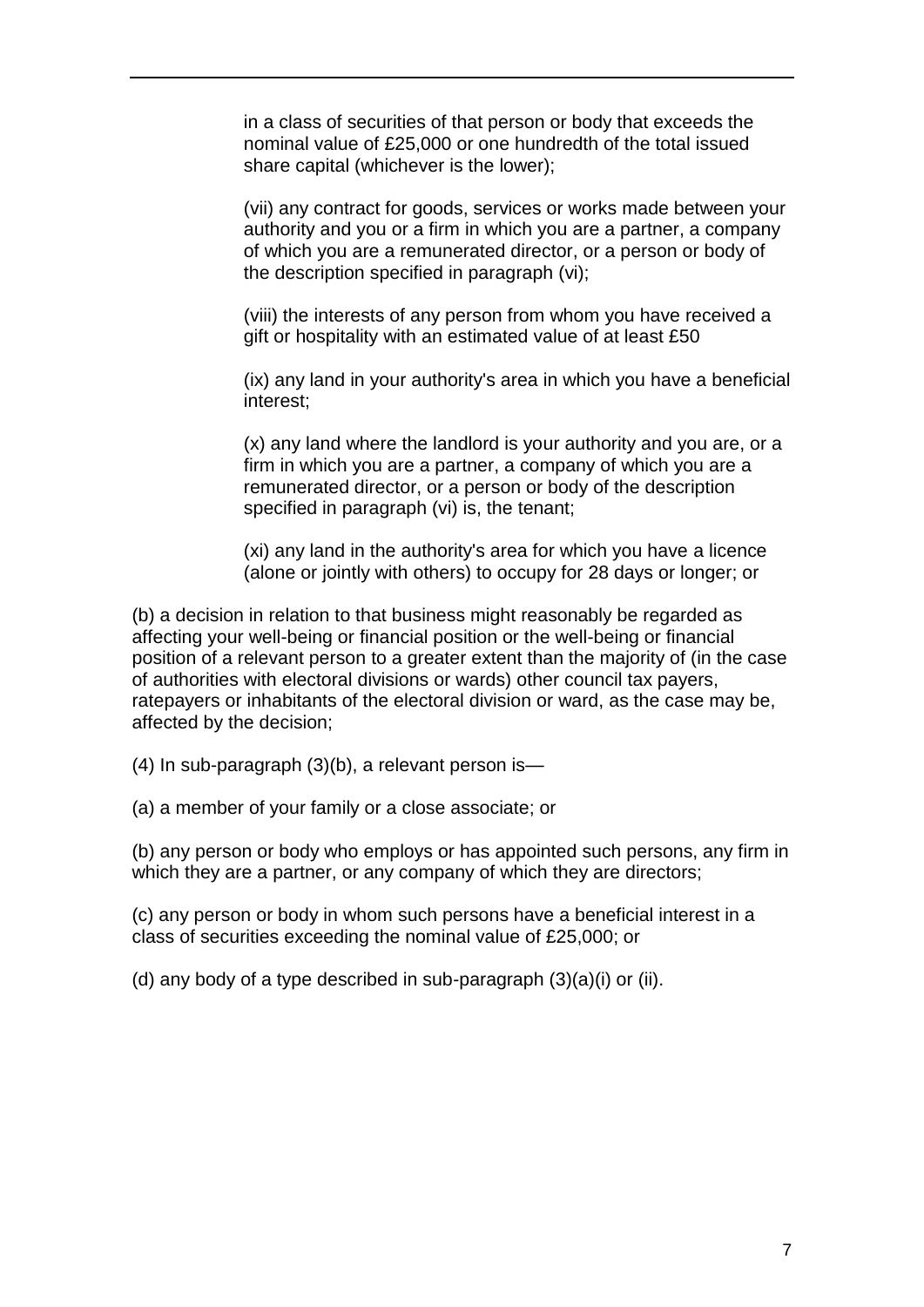(5) Subject to sub-paragraphs (6) and (7), you have a personal interest which is also a disclosable pecuniary interest as defined by section 30 of the Localism Act 2011 in any business of your authority where (i) you or (ii) your partnerhave any interest of a description specified as a disclosable pecuniary interest in Regulations made by the Secretary of State pursuant to section 30 of the Localism Act 2011.

[Note - the list of disclosable pecuniary interests will be added to the Code at the end of this paragraph as soon as the Regulations have been made.]"

(6) In sub-paragraph (5), your partner means—

(a) your spouse or civil partner,

(b) a person with whom you are living as husband and wife, or

(c) a person with whom you are living as if you were civil partners,

(7) In sub-paragraph (5), any interest which your partner may have is only treated as your interest if you are aware that that your partner has the interest.

### **Disclosure of personal interests (See also Part 3)**

**9.** —(1) Subject to sub-paragraphs (2) to (6), where you have a personal interest in any business of your authority and you attend a meeting of your authority at which any matter relating to the business is considered, you must disclose to that meeting the existence and nature of that interest at the commencement of that consideration, or when the interest becomes apparent.

(2) If the personal interest is entered on the authority's register there is no requirement for you to disclose the interest to that meeting, but you should do so if you wish a disclosure to be recorded in the minutes of the meeting.

(3) Sub-paragraph (1) only applies where you are aware or ought reasonably to be aware of the existence of the personal interest.

(4) Where you have a personal interest but, by virtue of paragraph 14, sensitive information relating to it is not registered in your authority's register of members' interests, you must indicate to the meeting that you have a personal interest and, if also applicable, that it is a disclosable pecuniary interest, but need not disclose the sensitive information to the meeting.

(5) Subject to paragraph 12(1)(b), where you have a personal interest in any business of your authority and you have made an executive decision on any matter in relation to that business, you must ensure that any written statement of that decision records the existence and nature of that interest.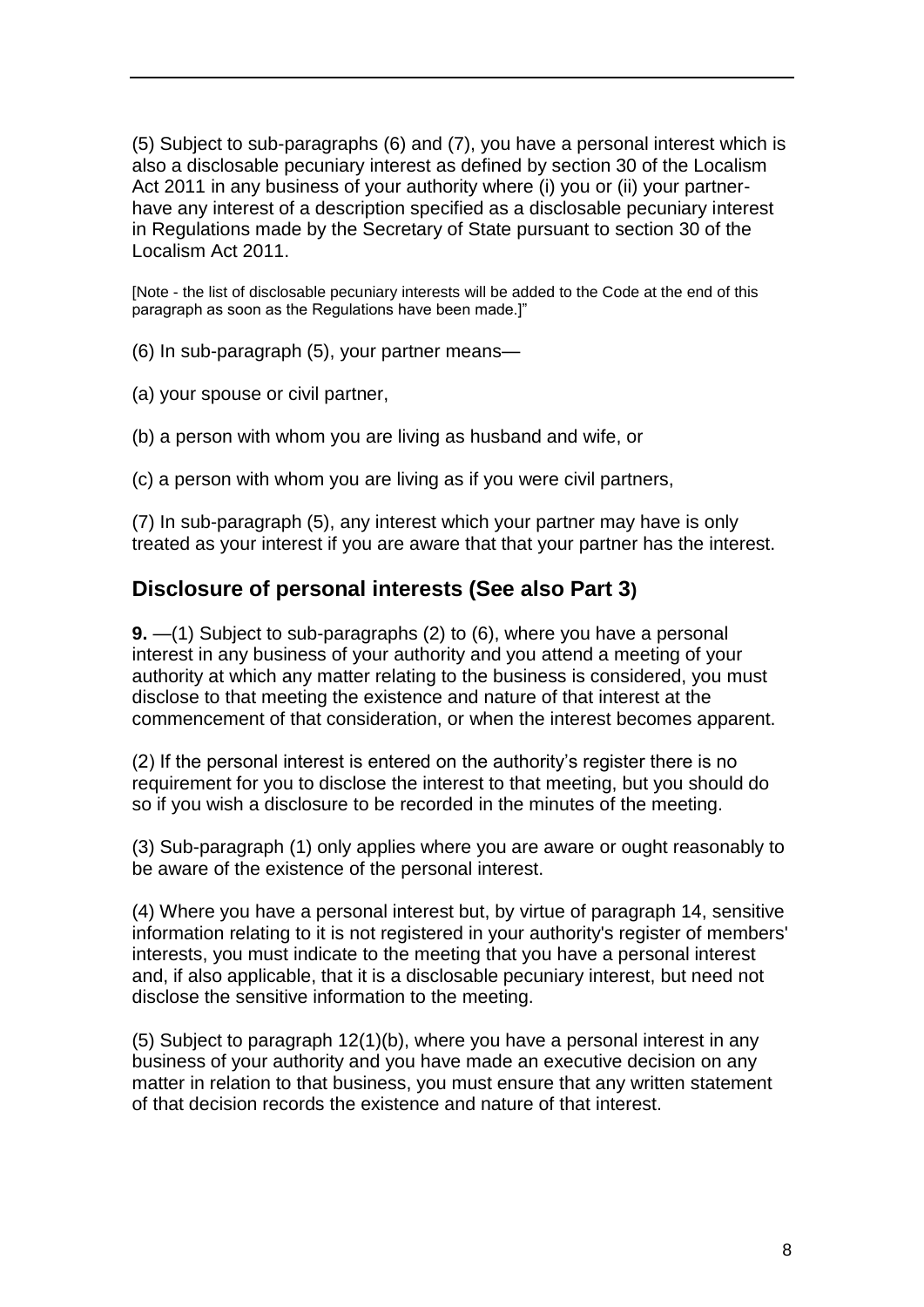(6) In this paragraph, "executive decision" is to be construed in accordance with any regulations made by the Secretary of State under section 22 of the Local Government Act 2000.

# **Prejudicial interest generally**

**10.** —(1) Subject to sub-paragraph (2), where you have a personal interest in any business of your authority you also have a prejudicial interest in that business where either-

(a) the interest is a disclosable pecuniary interest as described in paragraph 8(5), or

(b) the interest is one which a member of the public with knowledge of the relevant facts would reasonably regard as so significant that it is likely to prejudice your judgement of the public interest.

(2) For the purposes of sub-paragraph (1)(b), you do not have a prejudicial interest in any business of the authority where that business—

(a) does not affect your financial position or the financial position of a person or body described in paragraph 8;

(b) does not relate to the determining of any approval, consent, licence, permission or registration in relation to you or any person or body described in paragraph 8; or

(c) relates to the functions of your authority in respect of—

- (i) housing, where you are a tenant of your authority provided that those functions do not relate particularly to your tenancy or lease;
- (ii) school meals or school transport and travelling expenses, where you are a parent or guardian of a child in full time education, or are a parent governor of a school, unless it relates particularly to the school which the child attends;
- (iii) statutory sick pay under Part XI of the Social Security Contributions and Benefits Act 1992, where you are in receipt of, or are entitled to the receipt of, such pay;
- (iv) an allowance, payment or indemnity given to members;
- (v) any ceremonial honour given to members; and
- (vi) setting council tax or a precept under the Local Government Finance Act 1992.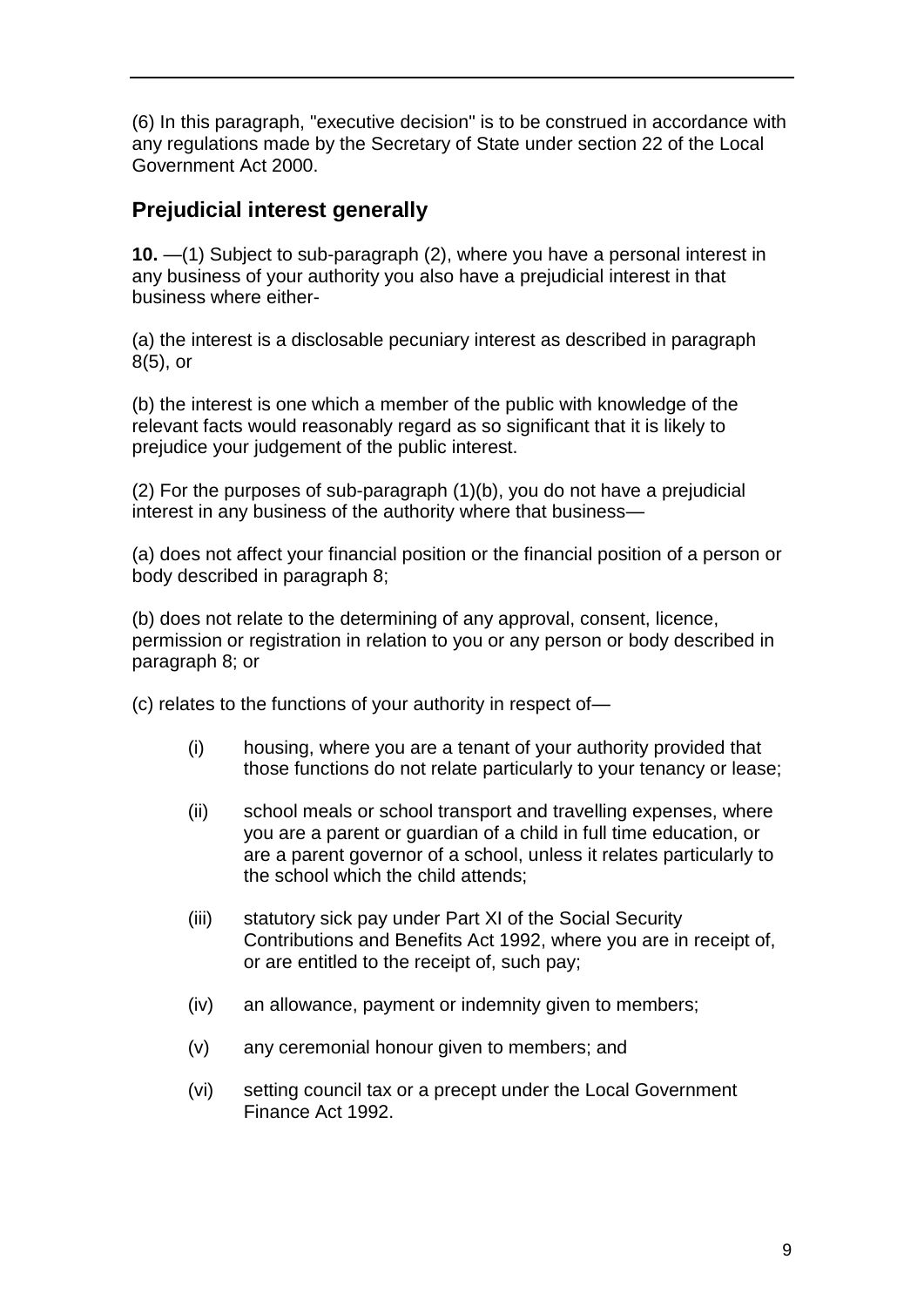### **Interests arising in relation to overview and scrutiny committees**

**11.** You also have a personal interest in any business before an overview and scrutiny committee of your authority (or of a sub-committee of such a committee) where—

(a) that business relates to a decision made (whether implemented or not) or action taken by your authority's executive or another of your authority's committees, sub-committees, joint committees or joint sub-committees; and

(b) at the time the decision was made or action was taken, you were a member of the executive, committee, sub-committee, joint committee or joint subcommittee mentioned in paragraph (a) and you were present when that decision was made or action was taken.

## **Effect of prejudicial interests on participation**

**12.** —(1) Subject to sub-paragraph (2) and (3), where you have a prejudicial interest in any matter in relation to the business of your authority—

(a) you must not participate, or participate further, in any discussion of the matter at any meeting, or participate in any vote, or further vote, taken on the matter at the meeting and must withdraw from the room or chamber where the meeting considering the matter is being held—

- $(i)$  in a case where sub-paragraph  $(2)$  applies, immediately after making representations, answering questions or giving evidence;
- (ii) in any other case, whenever it becomes apparent that the matter is being considered at that meeting;

unless you have obtained a dispensation from your authority's monitoring officer or standards committee;

(b) you must not exercise executive functions in relation to that matter; and

(c) you must not seek improperly to influence a decision about that matter.

(2) Where you have a prejudicial interest in any business of your authority which is not a disclosable pecuniary interest as described in paragraph 8(5), you may attend a meeting (including a meeting of the overview and scrutiny committee of your authority or of a sub-committee of such a committee) but only for the purpose of making representations, answering questions or giving evidence relating to the business, provided that the public are also allowed to attend the meeting for the same purpose, whether under a statutory right or otherwise.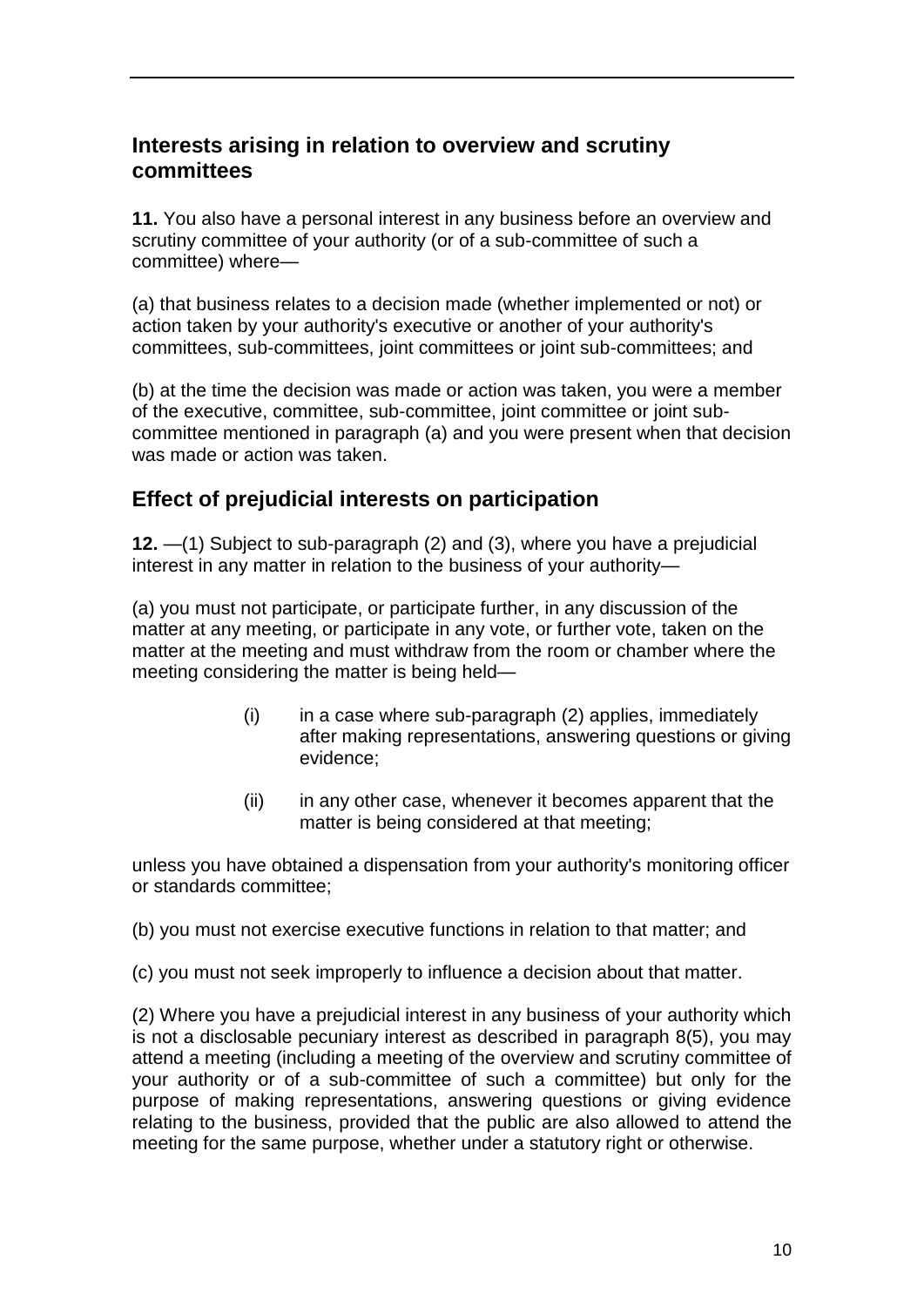(3) Where you have a prejudicial interest which is not a disclosable pecuniary interest as described in paragraph 8(5), arising solely from membership of any body described 8(3)(a)(i) or 8(3)(a)(ii)(a) then you do not have to withdraw from the room or chamber and may make representations to the committee but may not participate in the vote.

# **Part 3 – Registration of Interests**

# **Registration of members' interests**

**13.** —(1) Subject to paragraph 14, you must, within 28 days of—

(a) this Code being adopted by the authority; or

(b) your election or appointment to office (where that is later), register in the register of members' interests details of-

- (i) your personal interests where they fall within a category mentioned in paragraph 8(3)(a) and
- (ii) your personal interests which are also disclosable pecuniary interests where they fall within a category mentioned in paragraph 8(5)

by providing written notification to your authority's monitoring officer.

(2) Subject to paragraph 14, you must, within 28 days of becoming aware of any new personal interest falling within sub-paragraphs (1)(b)(i) or (1)(b)(ii) or any change to any personal interest registered under sub-paragraphs (1)(b)(i) or (1)(b)(ii), register details of that new personal interest or change by providing written notification to your authority's monitoring officer.

# **Sensitive information**

**14.** —(1) Where you consider that the information relating to any of your personal interests is sensitive information, and your authority's monitoring officer agrees, the monitoring officer shall not include details of the interest on any copies of the register of members' interests which are made available for inspection or any published version of the register, but may include a statement that you have an interest, the details of which are withheld under this paragraph.

(2) You must, within 28 days of becoming aware of any change of circumstances which means that information excluded under paragraph (1) is no longer sensitive information, notify your authority's monitoring officer asking that the information be included in the register of members' interests.

(3) In this Code, "sensitive information" means information, the details of which, if disclosed, could lead to you or a person connected with you being subject to violence or intimidation.